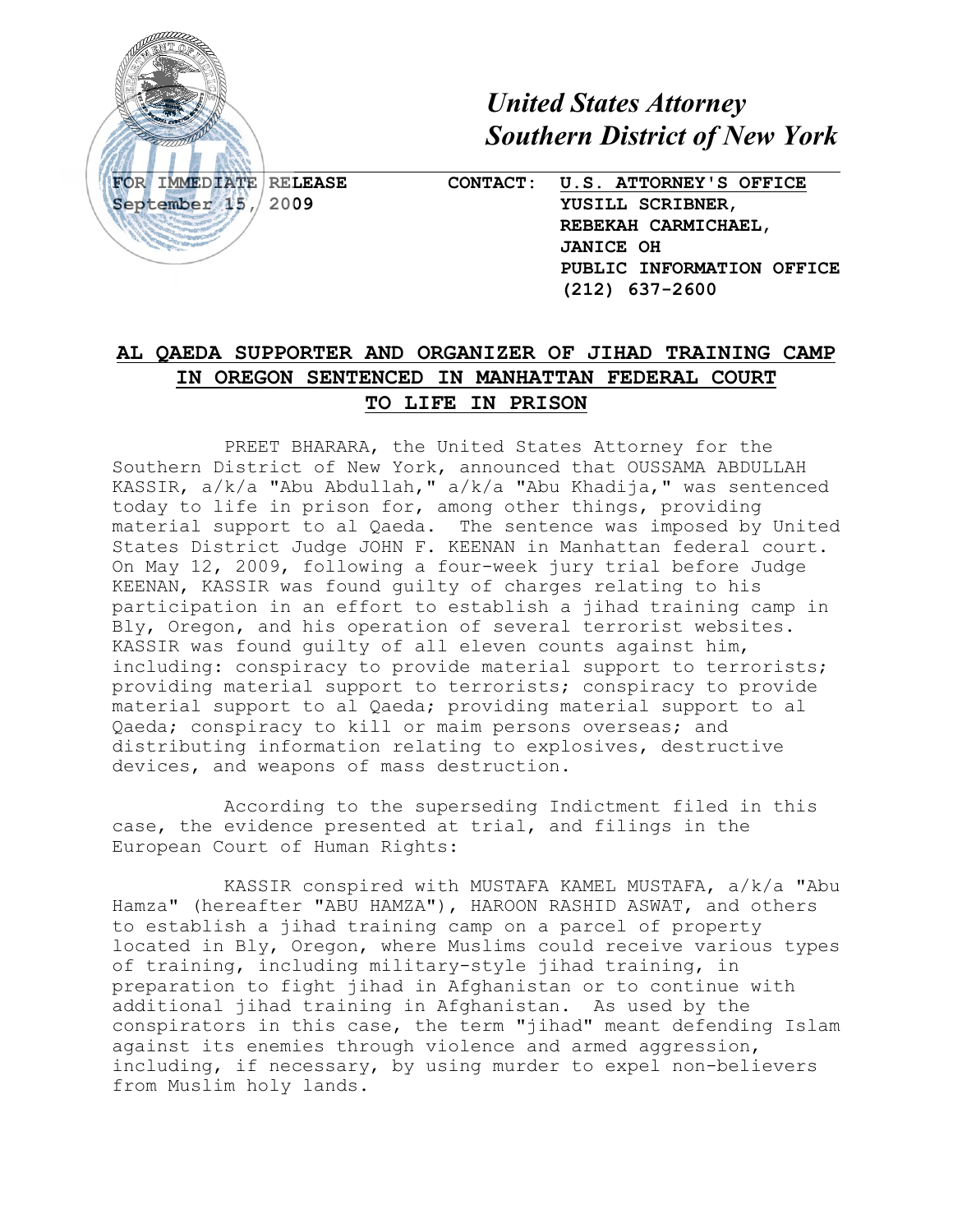In a letter faxed from one of the co-conspirators to ABU HAMZA, the property in Bly is described as a place that Mooks just like Afghanistan," and the author stated that the group was "stock-piling weapons and ammunition."

 $\mathbb{Z}_n$  late 1999, after transmission of this faxed letter, ABU HAMZA sent KASSIR and ASWAT from London, England, to Bly to assist in establishing the camp. On November 26, 1999, KASSIR and ASWAT arrived in New York and then traveled to Bly.

In Bly, KASSIR told witnesses that he supported USAMA BIN LADEN and al Qaeda, and that he had previously undertaken jihad training in Pakistan. A witness also saw KASSIR in possession of a compact disc that contained instructions on how to make bombs and poisons. After leaving Bly, KASSIR and ASWAT traveled back to Seattle, Washington, and resided in the Dar Us Salaam Mosque in Seattle for approximately two months, where KASSIR provided men with jihad training lessons -- including how to assemble and disassemble AK-47s and how to alter an AK-47 to launch a grenade.

KASSIR also established at least six different terrorist websites, which he operated from approximately December 2001 until the time of his arrest in December 2005. The websites contained instructions about how to make bombs and poisons and featured such materials as "The Mujahideen Explosives Handbook" and "The Mujahideen Poisons Handbook."

KASSIR's co-defendants ABU HAMZA and ASWAT are presently detained in England awaiting extradition to the United States. In addition to the charges against all three men, the Indictment charges ABU HAMZA with conspiracy and substantive offenses relating to a hostage-taking in Yemen in 1998, facilitating violent jihad in Afghanistan, and supplying goods and services to the Taliban in 2000 and 2001.

ABU HAMZA was arrested in May 2004 by the Metropolitan Police at New Scotland Yard in London, England, on a warrant relating to these charges. Thereafter, ABU HAMZA was charged with terrorism offenses by the U.K. authorities, which resulted in a conviction in the U.K. on February 7, 2006. The extradition proceedings against ABU HAMZA were stayed pending completion of the U.K. criminal proceedings. After ABU HAMZA's U.K. conviction was affirmed on appeal, the United States renewed its efforts to extradite ABU HAMZA to the United States. The extradition proceedings against ABU HAMZA are currently pending in the European Court of Human Rights.